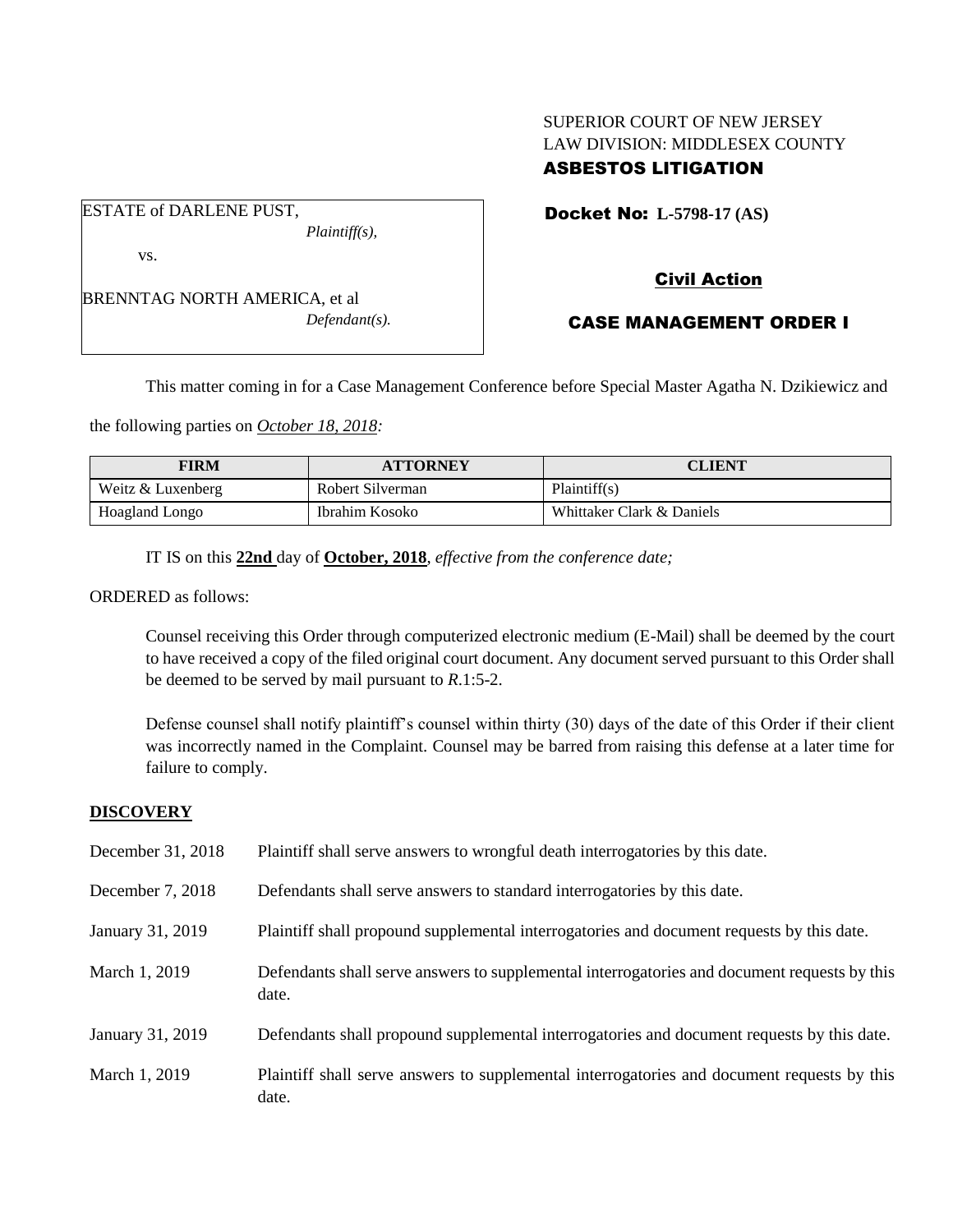- April 30, 2019 Fact discovery, including depositions, shall be completed by this date. Plaintiff's counsel shall contact the Special Master within one week of this deadline if all fact discovery is not completed.
- April 30, 2019 Depositions of corporate representatives shall be completed by this date.

### **EARLY SETTLEMENT**

July 19, 2019 Settlement demands shall be served on all counsel and the Special Master by this date.

## **SUMMARY JUDGMENT MOTION PRACTICE**

| July 19, 2019   | Plaintiff's counsel shall advise, in writing, of intent not to oppose motions by this date. |
|-----------------|---------------------------------------------------------------------------------------------|
| August 2, 2019  | Summary judgment motions shall be filed no later than this date.                            |
| August 30, 2019 | Last return date for summary judgment motions.                                              |

## **MEDICAL DEFENSE**

- June 28, 2019 Plaintiff shall serve medical expert reports by this date.
- October 31, 2019 Defendants shall identify its medical experts and serve medical reports, if any, by this date. In addition, defendants shall notify plaintiff's counsel (as well as all counsel of record) of a joinder in an expert medical defense by this date.

### **LIABILITY EXPERT REPORTS**

- June 28, 2019 Plaintiff shall identify its liability experts and serve liability expert reports or a certified expert statement by this date or waive any opportunity to rely on liability expert testimony.
- October 31, 2019 Defendants shall identify its liability experts and serve liability expert reports, if any, by this date or waive any opportunity to rely on liability expert testimony.

### **ECONOMIST EXPERT REPORTS**

- June 28, 2019 Plaintiff shall identify its expert economists and serve expert economist report(s), if any, by this date or waive any opportunity to rely on economic expert testimony.
- October 31, 2019 Defendants shall identify its expert economists and serve expert economist report(s), if any, by this date or waive any opportunity to rely on economic expert testimony.

### **EXPERT DEPOSITIONS**

November 22, 2019 Expert depositions shall be completed by this date. To the extent that plaintiff and defendant generic experts have been deposed before, the parties seeking that deposition in this case must file an application before the Special Master and demonstrate the necessity for that deposition. To the extent possible, documents requested in a deposition notice directed to an expert shall

 $\_$  ,  $\_$  ,  $\_$  ,  $\_$  ,  $\_$  ,  $\_$  ,  $\_$  ,  $\_$  ,  $\_$  ,  $\_$  ,  $\_$  ,  $\_$  ,  $\_$  ,  $\_$  ,  $\_$  ,  $\_$  ,  $\_$  ,  $\_$  ,  $\_$  ,  $\_$  ,  $\_$  ,  $\_$  ,  $\_$  ,  $\_$  ,  $\_$  ,  $\_$  ,  $\_$  ,  $\_$  ,  $\_$  ,  $\_$  ,  $\_$  ,  $\_$  ,  $\_$  ,  $\_$  ,  $\_$  ,  $\_$  ,  $\_$  ,